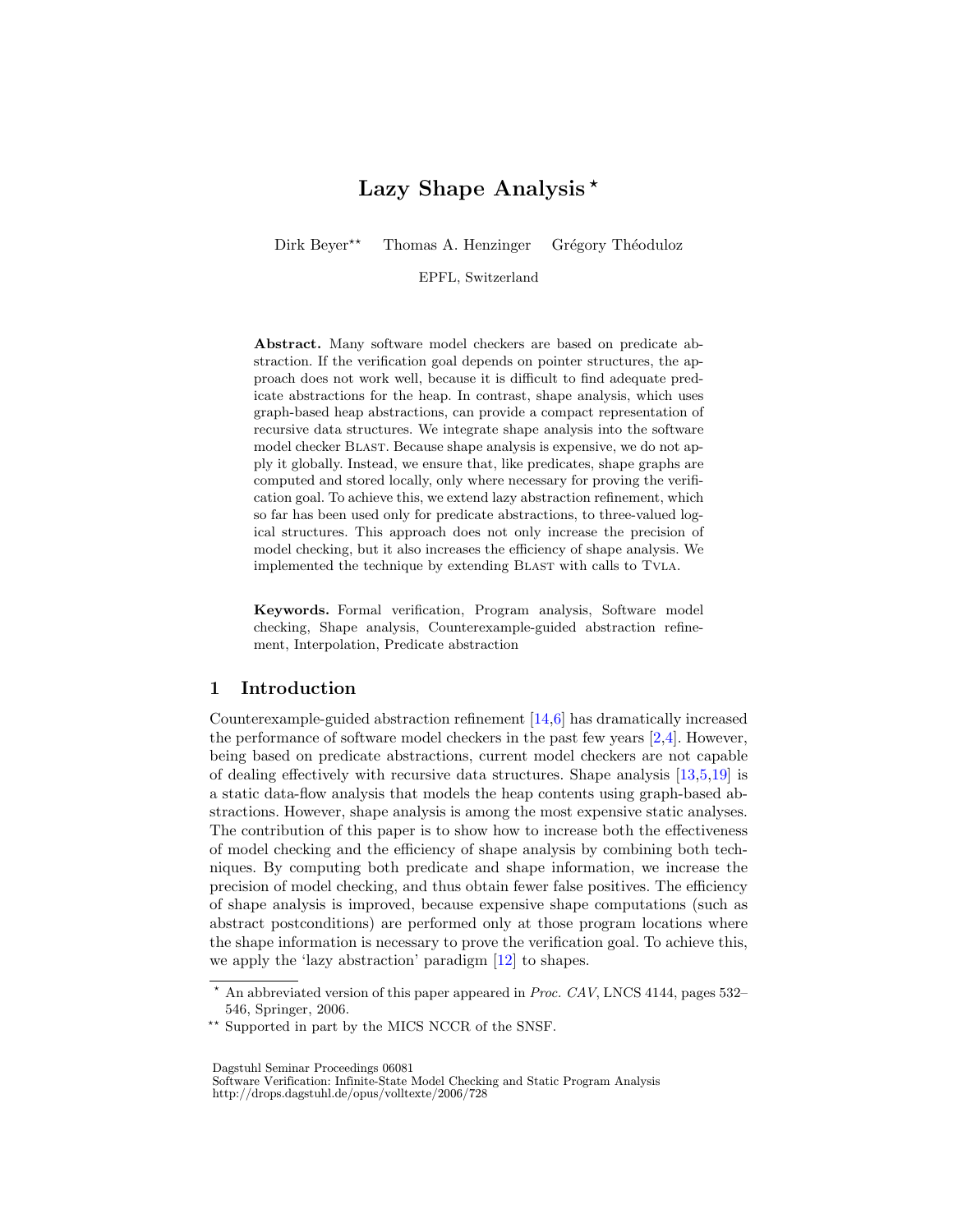

<span id="page-1-0"></span>Fig. 1. Abstraction refinement with heap abstraction

Lazy abstraction involves both lazy (on-the-fly) abstraction construction and lazy (only-where-necessary) abstraction refinement. Lazy abstraction construction means that an abstract reachability tree (ART) for the program is computed on-the-fly. Each node of the ART is labeled with both predicate and shape information. The computation of a branch in the ART is terminated when the concrete states represented by the leaf are covered by another node in the tree. Lazy abstraction refinement means that predicate and shape information is refined only along branches of the ART that represent spurious counterexamples, in order to remove these false positives. Additional predicates can be discovered automatically using Craig interpolation [\[18\]](#page-15-8). This method allows the pinpointing of relevant predicates to individual program locations. In this paper we show how to use interpolation-based predicate discovery to refine also the granularity of the shape analysis. Our algorithm decides, individually for each location along a spurious counterexample, which predicates and pointers to track, and how to refine the local heap abstraction, so that the infeasible error path is removed.

We refer to the predicates used in the predicate abstraction as 'nullary' predicates, because that is how they can be viewed from the shape-analysis perspective. Our interpolation engine discovers not only new nullary predicates (handled by Blast), but also new unary predicates, which are interpreted over the nodes of a shape graph. To enable the addition of richer, derived predicates (called 'instrumentation' predicates in shape analysis) during refinement, we introduce predefined shape-class generators (SCGs). Consistent with our locality principle, there is an SCG per program location. If an SCG is insufficient for proving the verification goal, then the system proceeds to a finer SCG, which adds additional shape-describing predicates to the local heap abstraction.

We implemented this algorithm in the software model checker BLAST [\[11\]](#page-15-9), using calls to TVLA  $[16]$  for shape operations. We evaluated the method by applying it to several C programs that manipulate list data structures. In these examples, the model checker needs to discover both nullary predicates (to refine the predicate abstraction) and unary predicates (to refine the heap abstraction), in order to automatically prove the program correct.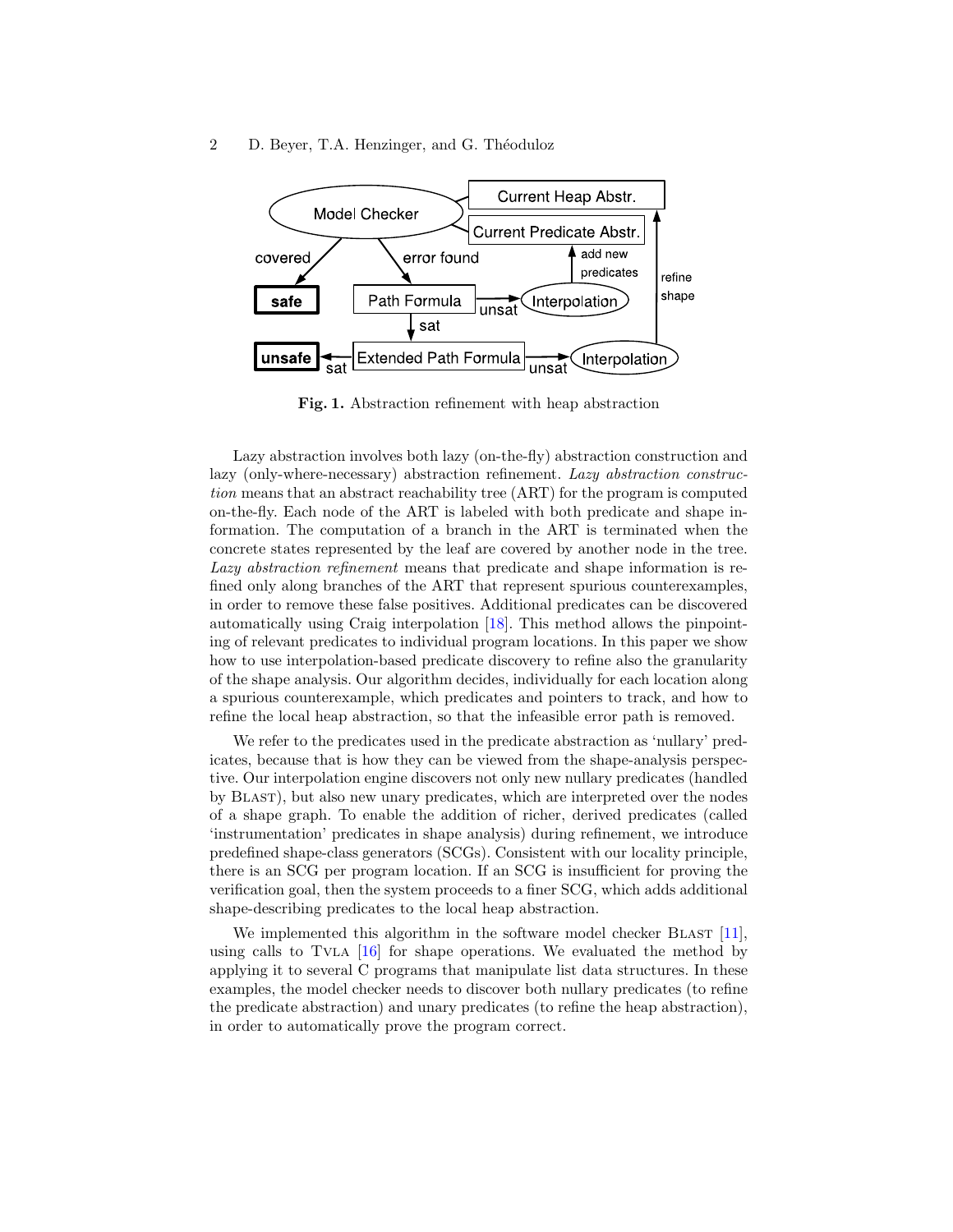# 2 Review

### 2.1 Software Model Checking by Predicate Abstraction

Counterexample-guided abstraction refinement (CEGAR). The classical CEGAR algorithm starts with an initial (trivial) predicate abstraction, and refines the abstraction iteratively. During each iteration, it explores the states of an abstract boolean program. If the boolean program is safe, then the algorithm stops with the answer 'safe.' If an (abstract) counterexample is found, then the algorithm checks if the counterexample corresponds to a (concrete) error path in the program (which is reported as a bug), or if the counterexample is 'spurious' due to the abstraction being too coarse. In the latter case, the counterexample is analyzed to discover new predicates that need to be added to the boolean program in order to eliminate the spurious counterexample. This process is repeated until either the program is proved safe, or a bug is found  $[6,2]$  $[6,2]$ . It is possible that the process does not terminate, or that no suitable new predicates are discovered even though the counterexample is spurious.

Lazy abstraction refinement. The classical version of the abstract-checkrefine loop has two drawbacks: first, it is not necessary to represent in the boolean abstraction the part of the state space that is not reachable, and second, it is not necessary to refine the portions of the abstract program that have already been proved safe. Lazy abstraction refinement integrates the steps of the abstract-check-refine loop into an on-the-fly analysis that refines the predicate abstraction locally. Instead of repeatedly building and exploring an abstract boolean program, the lazy algorithm builds an ART. At each node of the ART, the lazy algorithm adds necessary predicates on demand, by refining the abstraction only at locations that occur on a spurious counterexample. As a result, the final abstraction (predicate set) differs from location to location  $[12]$ .

Craig interpolation. The crucial measure for the efficiency of the analysis is the number of predicates in the abstraction. To keep the number of predicates per location as small as possible, interpolation-based predicate discovery can be used to produce for each program location the predicates that are needed to eliminate an infeasible error path in the ART. Given an abstract error path, we construct a path formula (PF) such that if the PF is unsatisfiable, then the error path is infeasible. An unsatisfiable PF can be cut, at each location on the path, into two formulas: a prefix formula that leads the program from the initial location to the cut location, and a postfix formula that leads the program from the cut location to the error location. From a Craig interpolant of the two formulas we can extract a suitable set of predicates to be added at the cut location [\[11,](#page-15-9)[18\]](#page-15-8).

# 2.2 Shape Analysis by Three-Valued Logic

Shape analysis is a static analysis that represents unbounded instances of recursive data structures on the heap by finite structures, called 'shape graphs.' Following the framework of [\[19,](#page-15-6)[16\]](#page-15-10), we represent shape graphs as three-valued logical structures.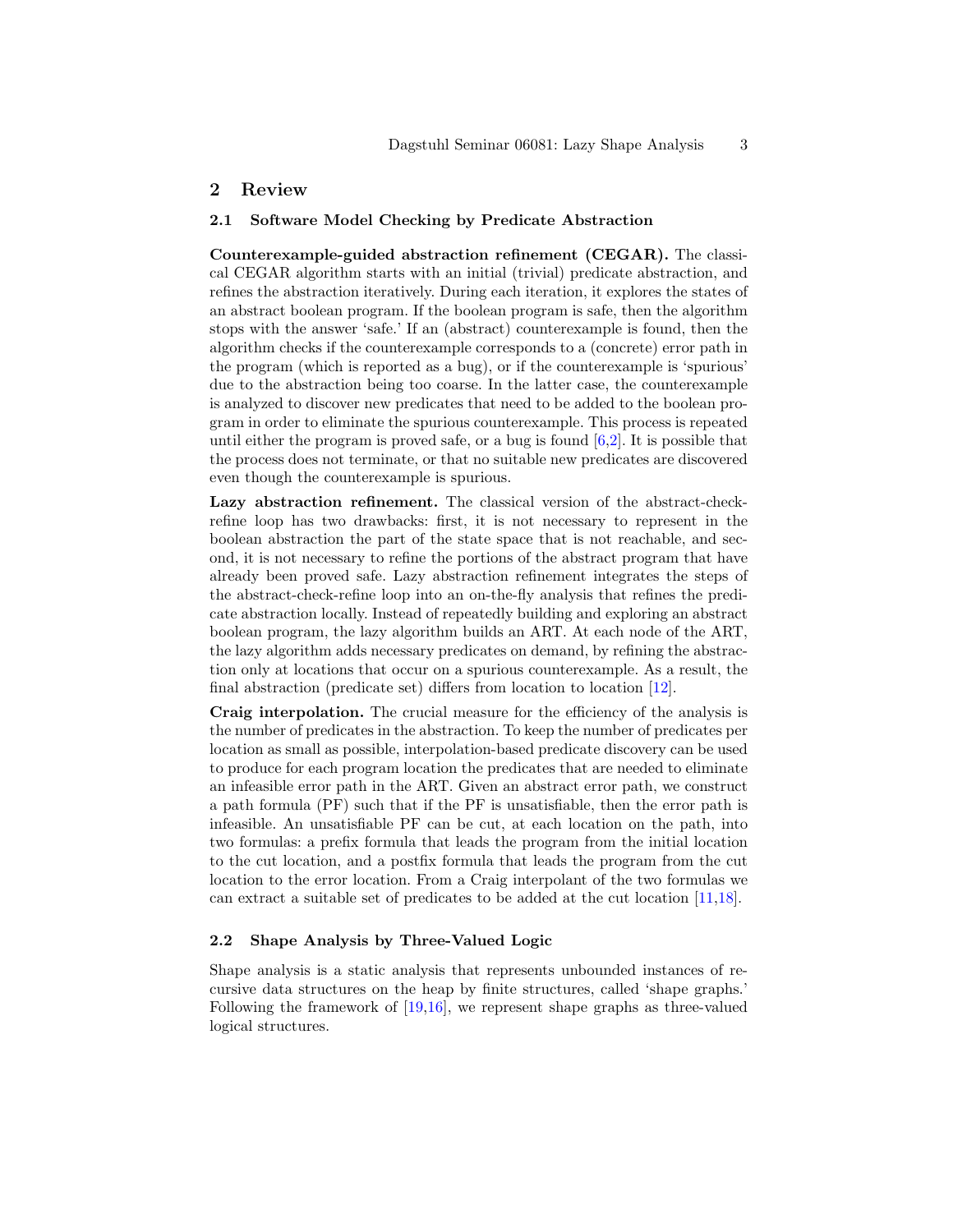<span id="page-3-2"></span><span id="page-3-0"></span>

<span id="page-3-1"></span>Fig. 2. Example program and two list representations

Figure  $2(b)$  shows an instance of a list structure consisting of five elements, four with data value 1 and one with data value 3. The pointers a and p point to the first list element. Figure  $2(c)$  shows a shape graph that represents all list instances such that the pointers a and p point to the first list element, all elements have data value 1, except the last element, which has data value 3. The concrete list in Fig.  $2(b)$  is an instance of this shape graph. The shape graph is represented by predicates: the unary predicates  $pt_a$ ,  $pt_p$ ,  $fd_{h=1}$ ,  $fd_{h=3}$ ,  $sm$ ,  $r_{a,n}$ , and  $r_{p,n}$ , and the binary predicate n. All predicates are interpreted over nodes of the shape graph. The predicate  $pt_a(v)$  is true if the pointer variable a points to node v (same for  $pt_p$ ); the predicate  $n(v, u)$  is true if the next pointer of node v points to node u; the predicate  $fd_{h=1}(v)$  is true if the field h of node v satisfies the assertion h=1 (same for  $fd_{h=3}$ ); the predicate  $r_{a,n}(v)$  is true if node v is reachable from pointer **a** via the next-pointer relation (same for  $r_{p,n}$ ); and the predicate  $sm(v)$  has the value  $1/2$  if v is a summary node, and the value false if v represents a single list element. A summary node (drawn as double-circled) represents one or more list elements. The next pointer of a list element that is abstracted by the second node in Fig.  $2(c)$  may point to itself or to the third node (the value 1/2 of a predicate is indicated by a dotted edge). The reachability predicates  $r_{a,n}$  and  $r_{p,n}$  are defined in terms of the other predicates; they are called 'instrumentation' predicates. All other predicates are 'core' predicates.

## 3 Preview

Lazy CEGAR with shapes. We define a lazy CEGAR algorithm for abstractions that consist of a predicate abstraction and a heap abstraction (cf. Fig. [1\)](#page-1-0). Moreover, following the lazy abstraction paradigm, both abstractions are refined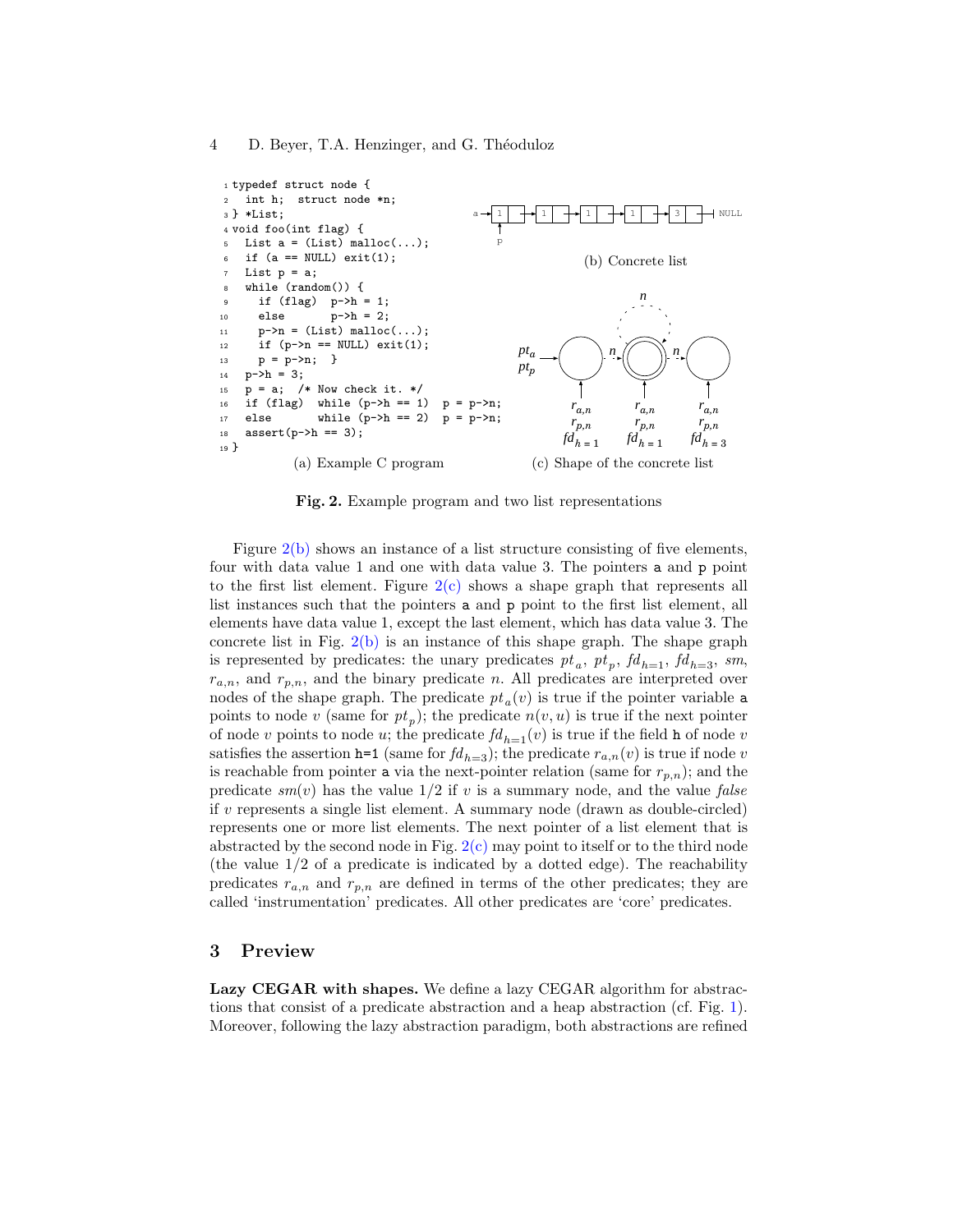locally. The initial predicate abstraction is the single predicate true, and the initial heap abstraction is the trivial shape graph, which represents every heap. With each program operation, we update both abstractions independently. During lazy abstraction refinement, if the PF is unsatisfiable, then the spurious counterexample is due to the predicate abstraction, and the interpolation procedure discovers new predicates that are added to the predicate abstraction. In this case, the heap abstraction is not changed. However, if the PF is satisfiable, this does not necessarily mean that the error path is feasible. In this case, we construct a more precise extended path formula (EPF), which takes into account also information about the heap. If the EPF is unsatisfiable, then the error path is guaranteed to be infeasible. We apply the interpolation procedure to the EPF, and use the interpolants to decide how to refine the heap abstraction at the cut locations. For example, from an interpolant of the form p->h=3, we extract the new predicates  $pt_p$  and  $fd_{h=3}$  to refine the shape graph.

**Example.** The function in Fig.  $2(a)$  first builds a list that contains a sequence of data values in  $\{1,2\}$  —depending on the variable flag— and ends with data value 3. Then the function verifies that property of the list. Pure predicate abstraction discovers only the nullary predicate  $np_{\text{flag}}$ , which is insufficient for proving the program safe. The combination of predicate abstraction and heap abstraction tracks both predicate and shape information simultaneously, and automatically discovers the necessary nullary and unary predicates to refine both abstractions. The first infeasible error path that our system reports skips the first while loop, sets  $p-\lambda=3$ , assumes flag=0, skips the while loop of the 'else' branch, and violates the assertion. The list consists of one list element,  $\langle 3 \rangle$ . Pure predicate abstraction would give a false positive, because the PF is satisfiable. However, the EPF is unsatisfiable, and from the interpolant  $p$ ->h=3 we extract the pointer p and the field assertion h=3. Furthermore, alias analysis indicates that we also need to track the pointer a, which may be aliased to p. Therefore we locally add the three unary predicates  $pt_p$ ,  $pt_a$ , and  $fd_{h=3}$  to the heap abstraction, which removes the infeasible error path.

The second infeasible error path enters the first while loop, assumes flag=0, sets p->h=2, sets p->h=3, assumes flag=0, skips the while loop of the 'else' branch, and violates the assertion. The list now represents the sequence  $\langle 2, 3 \rangle$ . The abstract state associated with the program location before the assertion is represented by the nullary predicate *true* and the shape graph of Fig.  $4(a)$ . The conjuncts of the EPF that show the infeasibility of this error path are given in Fig. [3](#page-5-1) (the number annotated to an lvalue in a PF corresponds to the number of the operation that has written this value). The interpolant is  $p\rightarrow h=2$ , and thus we add the field predicate  $f d_{h=2}$  to the heap abstraction. When BLAST explores this path again after the refinement, the shape graph in Fig. [4\(b\)](#page-5-2) is computed.

The third infeasible error path enters the first while loop, assumes  $\texttt{flag=1}$ , sets p->h=1, sets p->h=3, assumes flag=0, skips the while loop of the 'else' branch, and violates the assertion. The list represents the sequence  $\langle 1, 3 \rangle$ . As the predicate abstraction does not track the predicate flag, this leads to the infeasible situation that in the first while loop the predicate is assumed to be true,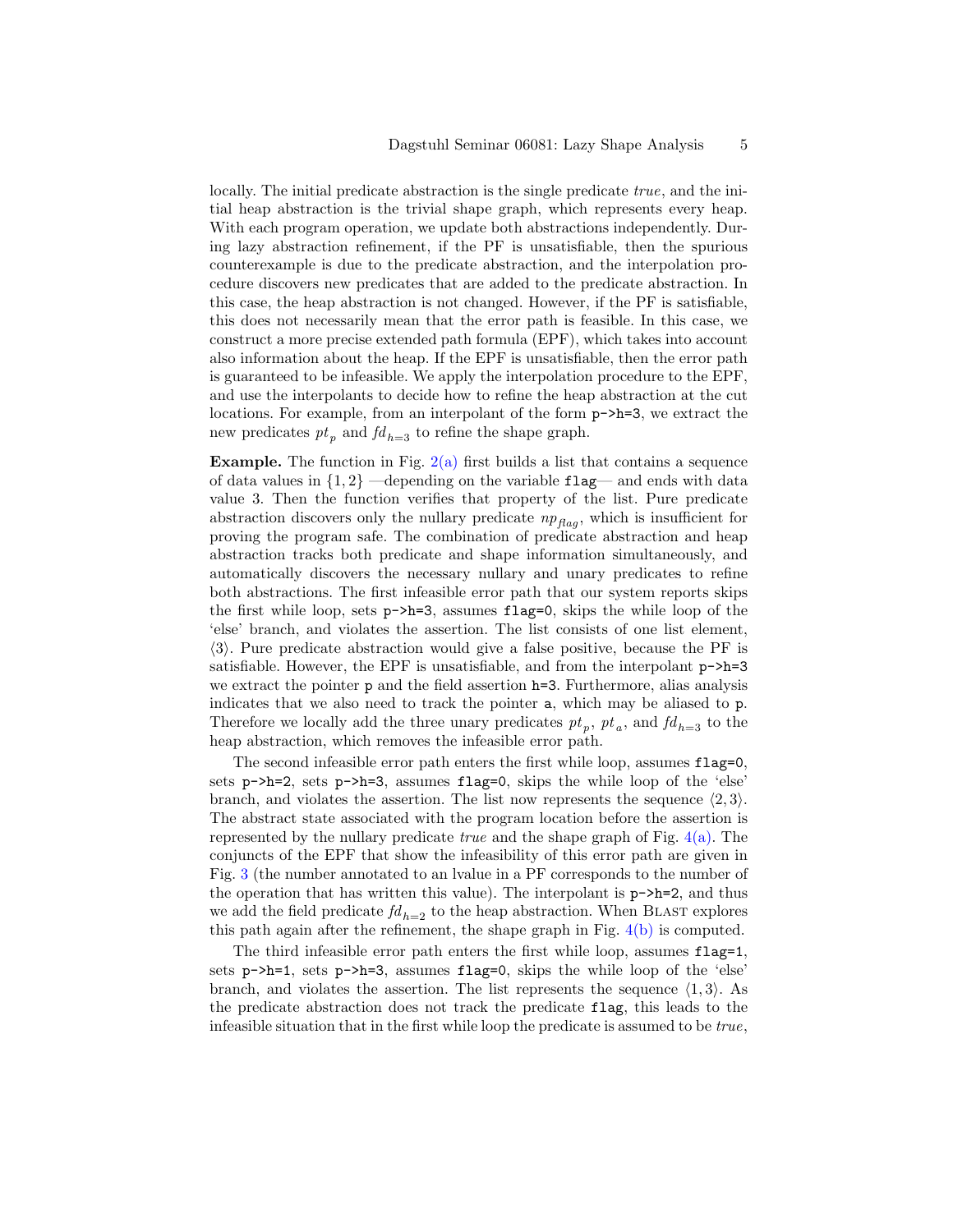| Operation                       | Constraint                                                                                                                                                    |
|---------------------------------|---------------------------------------------------------------------------------------------------------------------------------------------------------------|
| $1:$ a=malloc()                 | true                                                                                                                                                          |
| 2 : $assume(a!=0)$              | $\langle a, 1 \rangle \neq 0$                                                                                                                                 |
| $3:p=a$                         | $\langle p,3\rangle = \langle a,1\rangle \wedge \langle \langle p,3\rangle \rightarrow h,3\rangle = \langle \langle a,1\rangle \rightarrow h,1\rangle$        |
|                                 | $\wedge \langle \langle p, 3 \rangle \rightarrow n, 3 \rangle = \langle \langle a, 1 \rangle \rightarrow n, 1 \rangle$                                        |
| $4: assume(\texttt{flag==0})$   | $\langle flag, 0 \rangle = 0$                                                                                                                                 |
| $5: p \rightarrow h = 2$        | $\langle \langle p,3 \rangle \rightarrow h, 5 \rangle = 2 \wedge \langle \langle a,1 \rangle \rightarrow h, 5 \rangle = 2$                                    |
| $6: p \rightarrow n = malloc()$ | omitted                                                                                                                                                       |
| 7 : $assume(p-\text{>n}!=0)$    | omitted                                                                                                                                                       |
| $8: p=p->n$                     | omitted                                                                                                                                                       |
| $9 : p->h=3$                    | omitted                                                                                                                                                       |
| $10:$ p=a                       | $\langle p, 10 \rangle = \langle a, 1 \rangle \wedge \langle p, 10 \rangle \rightarrow h, 10 \rangle = \langle \langle a, 1 \rangle \rightarrow h, 5 \rangle$ |
|                                 | $\land \langle \langle p, 10 \rangle \rightarrow n, 10 \rangle = \langle \langle a, 1 \rangle \rightarrow n, 1 \rangle$                                       |
| $11: assume(\texttt{flag==0})$  | $\langle flag, 0 \rangle = 0$                                                                                                                                 |
| $12: assume(p-\lambda_1)=2)$    | $\langle \langle p, 10 \rangle \rightarrow h, 10 \rangle \neq 2$                                                                                              |
| $13: assume(p-\lambda h!=3)$    | $\langle \langle p, 10 \rangle \rightarrow h, 10 \rangle \neq 3$                                                                                              |
| 14:ERROR                        |                                                                                                                                                               |

<span id="page-5-1"></span>Fig. 3. Extended path formula for the second infeasible error path

<span id="page-5-2"></span><span id="page-5-0"></span>

(a) Shape before refinement (violating) (b) Shape after refinement (not violating)

Fig. 4. Shape graphs before and after the second refinement at program line 18

and in the second part of the program it is assumed to be false. The interpolant for the unsatisfiable PF is flag, and we add the nullary predicate  $np_{flag}$  to the predicate abstraction. The resulting fourth infeasible error path enters the first while loop, assumes  $flag=1$ , sets  $p-\lambda=1$ , sets  $p-\lambda=3$ , assumes  $flag=1$ , skips the while loop of the 'then' branch, and violates the assertion. The list represents the sequence  $\langle 1, 3 \rangle$ . We discover the field predicate  $fd_{h=1}$  from the interpolant p->h=1 for the unsatisfiable EPF, and add it to the heap abstraction.

The last iteration unfolds the remaining states of the ART or marks them as covered. The final ART represents a safety certificate (proof of correctness). The example does not illustrate the 'laziness' of our approach: if the example is only one function of many in a large program, then the generated predicates and shape graphs are tracked only locally within the given function. Similarly, if the program contained a second list that is created but never checked, then the analysis would not track the shape of that list, because the interpolants yield only predicates that are necessary for eliminating the infeasible error paths. Also, the example uses only one of the two ways in which the heap abstraction can be refined: it does not require any instrumentation predicates. To introduce derived predicates, such as reachability, we will add shape-class generators to the heap abstraction; these are not discovered automatically, but need to be predefined.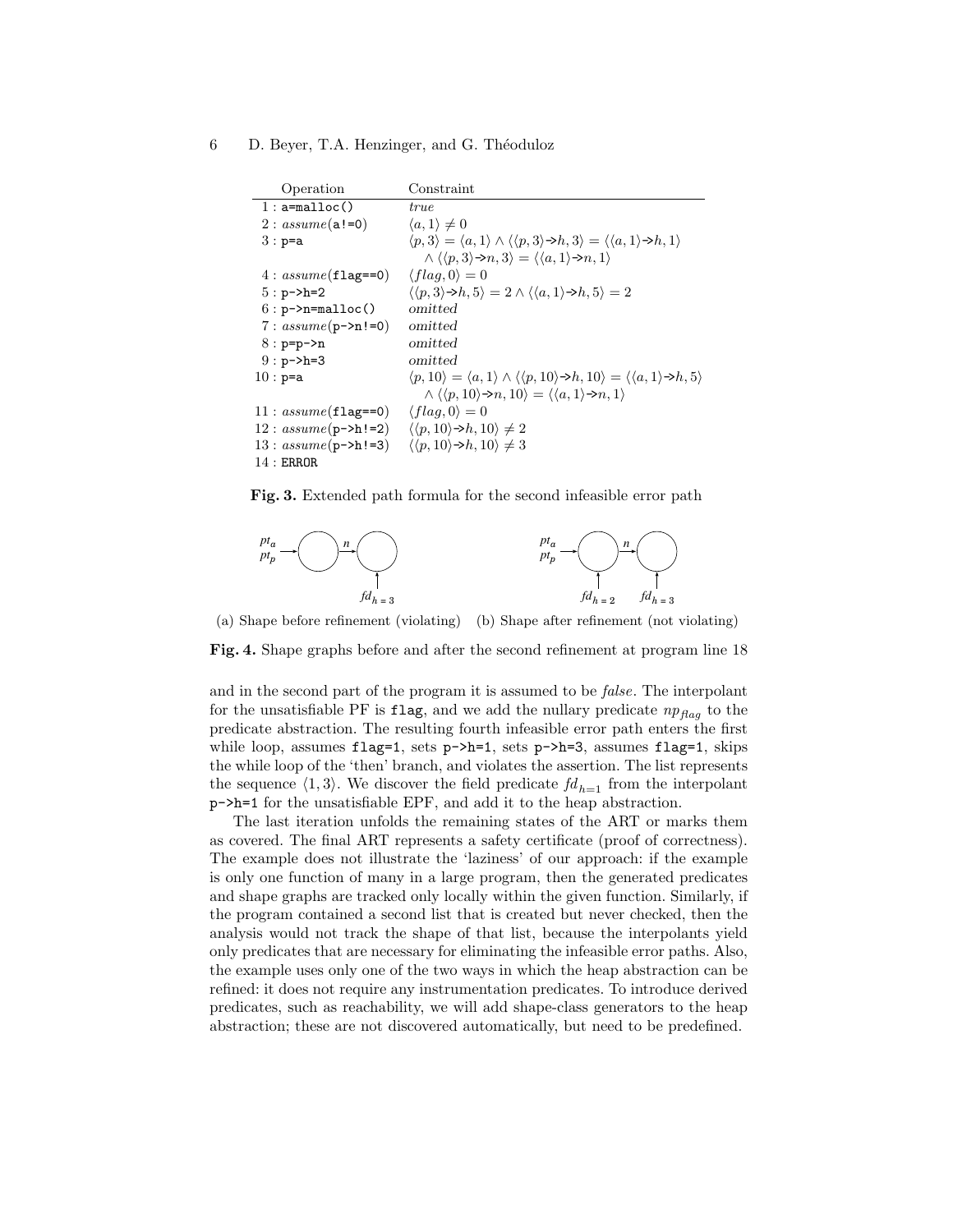## 4 Lazy Abstraction Refinement of Shapes

In the following three subsections, we give the details of our algorithm. First, we explain how we build the ART with abstract states that include both nullary predicates and shape graphs. Second, we explain how we check whether an abstract error path is feasible (i.e., corresponds to a concrete error path). Third, we explain how we refine the predicate and heap abstractions.

#### 4.1 Combining Predicate and Heap Abstractions

Predicate abstraction. A *nullary predicate* is a predicate over program variables. We write  $np_{x=3}$  for the nullary predicate asserting that the value of the program variable x is 3. We denote the set of nullary predicates by  $P$ . A predicate abstraction for a program is a function  $\Pi: L \to 2^{\mathcal{P}}$  that maps each program location in  $L = \{pc_1, \ldots, pc_k\}$  to a set of nullary predicates. We follow the defi-nitions of [\[11\]](#page-15-9). For a formula  $\varphi$  over program variables, the abstraction w.r.t. a set  $P \subseteq \mathcal{P}$  of nullary predicates is the strongest boolean combination  $\varphi'$  of predicates in P such that  $\varphi$  implies  $\varphi'$ . The semantics of a program path is defined in terms of the strongest-postcondition operator: if the formula  $\varphi$  represents a set of states, and op is an operation, then the formula  $\mathsf{SP}_{\cdot\varphi}$  op represents the set of successor states. We extend SP to program paths in the natural way. A path t is  $SP\text{-}infeasible$  if  $SP\text{-}true.t$  is unsatisfiable. To check if a given path is feasible, we construct a path formula (PF), which is the conjunction of several constraints, one per operation on the path, such that the path is SP-infeasible if the PF is unsatisfiable. For a path  $(\mathsf{op}_m : pc_m); \ldots; (\mathsf{op}_n : pc_n)$ , the abstract semantics  $\text{SP}_{\Pi}$  is the  $\Pi$ -abstraction of the concrete semantics  $\text{SP}_{\Pi}$ , that is, the formula  $\mathsf{SP}_\Pi.\varphi.\mathsf{op}_i$  is the abstraction w.r.t.  $\Pi(pc_i)$  of the formula  $\mathsf{SP}.\varphi.\mathsf{op}_i$ .

Shape classes. The precision of heap abstractions is defined by shape classes. Following [\[19\]](#page-15-6), a shape class  $\mathcal{S} = (P_{core}, P_{instr}, P_{abs})$  consists of three sets of predicates over node variables: (1) a set  $P_{core}$  of core predicates, (2) a set  $P_{instr}$ of instrumentation predicates with  $P_{core} \cap P_{instr} = \emptyset$ , where each instrumentation predicate  $p \in P_{instr}$  has an associated defining formula  $\varphi^p$  over the core predicates, and (3) a set  $P_{abs} \subseteq P_{core} \cup P_{instr}$  of abstraction predicates. We denote the set of shape classes by  $S$ . A heap abstraction for a program is a function  $\Psi: L \to 2^S$  that maps each program location to a set of shape classes (different shape classes can be used to simultaneously track different data structures).

The set of core predicates must contain the special unary predicate  $sm$ . which has the value *false* for normal nodes and  $1/2$  for summary nodes. Moreover, we distinguish two special subsets of core predicates: the set  $P_{pt} \subseteq P_{core}$ of points-to predicates, and the set  $P_{fd} \subseteq P_{core}$  of field predicates. A pointsto predicate  $pt_x(v)$  is a unary predicate that indicates if a pointer variable x points to node v. A field predicate  $fd_{\phi}(v)$  is a unary predicate that indicates if a field assertion  $\phi$  holds for node v. Each field assertion has a boolean value over the fields of a structure element. Therefore, field predicates represent the data content of a structure, rather than the shape of the structure. A shape class S refines a shape class S', written  $\mathbb{S} \preccurlyeq \mathbb{S}'$ , if (1)  $P'_{core} \subseteq P_{core}$ ,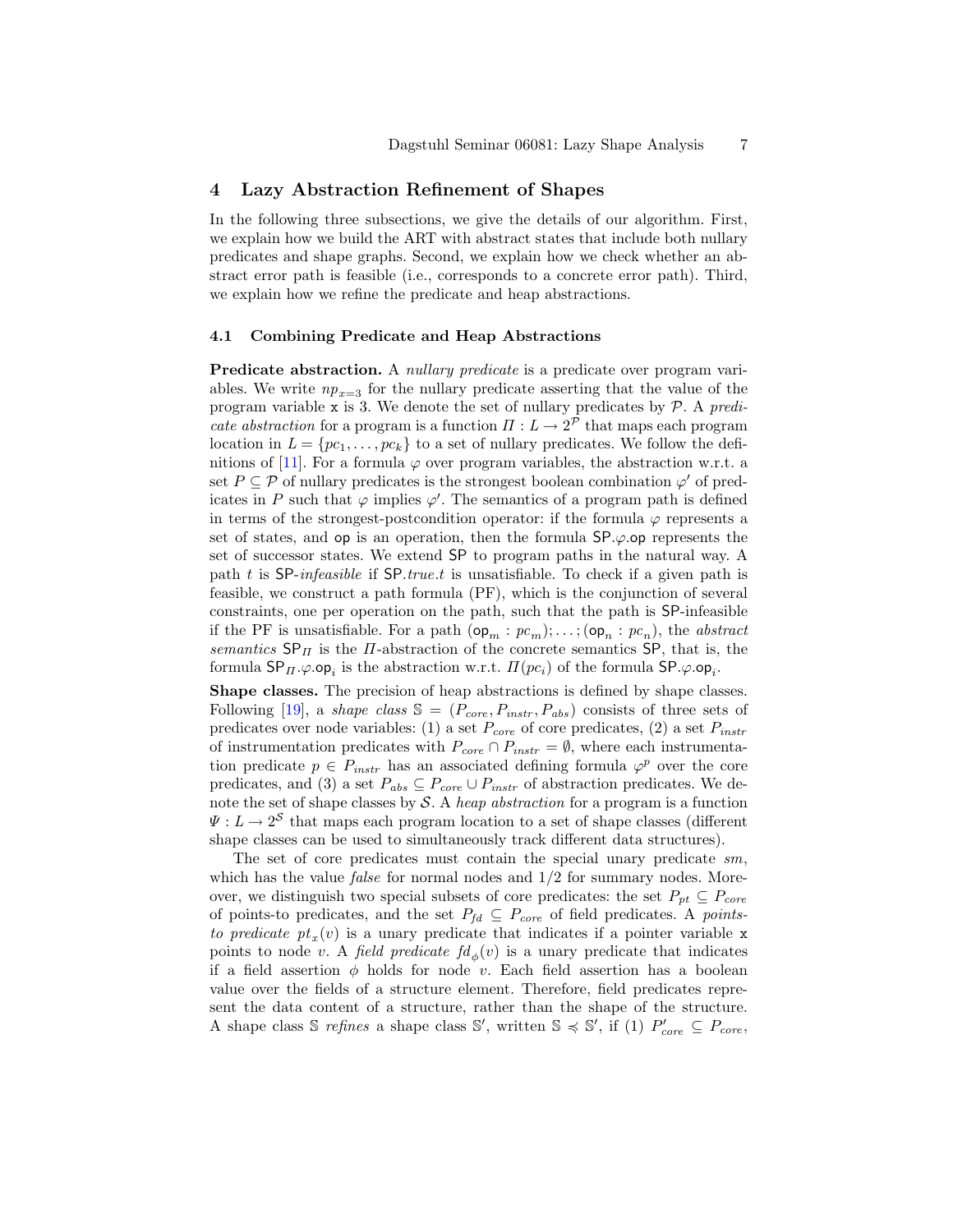(2)  $P'_{instr} \subseteq P_{instr}$ , and (3)  $P'_{abs} \subseteq P_{abs}$ . The union of S and S' is the shape class  $(P_{core} \cup P'_{core}, P_{instr} \cup P'_{instr}, P_{abs} \cup P'_{abs})$  (assuming  $P_{core} \cap P'_{instr} = \emptyset$  and  $P_{instr} \cap P_{core}' = \emptyset$ ).

Shape graphs. The abstract state of the heap is defined as a set of shape regions. A shape region  $(S, G)$  consists of a shape class S and a set G of shape graphs for S. A shape graph  $g = (V, val)$  for a shape class  $\mathcal{S} = (P_{core}, P_{instr}, P_{abs})$  consists of a set  $V$  of nodes and a valuation  $val$  in three-valued logic of the predicates over V: for a predicate  $p \in P_{core} \cup P_{instr}$  of arity  $n, val(p) : V^n \rightarrow \{0, 1, 1/2\}.$ Fig.  $2(c)$  shows an example of a shape graph. Let S and S' be two shape classes such that  $\mathbb{S} \preccurlyeq \mathbb{S}'$ . A shape graph  $g'$  for  $\mathbb{S}'$  can be extended to a shape graph  $g =$  $E_{\mathbb{S}' \triangleright \mathbb{S}}(g')$  for  $\mathbb S$  such that the set of nodes is unchanged (i.e.,  $V = V'$ ), and for each predicate  $p \in (P_{core} \cup P_{instr}) \setminus (P'_{core} \cup P'_{instr})$ , the value of p is 1/2 everywhere. We extend the operator  $E$  to sets of shape graphs in the natural way. A shape region  $(S, G)$  is covered by a shape region  $(S', G')$  if  $E_{S_{\mathcal{D}}(S\cup S')}(G) \subseteq E_{S' \mathcal{D}}(S \cup S')$  (G'). Consider a program path  $(\mathsf{op}_m : pc_m); \ldots; (\mathsf{op}_n : pc_n)$  and a heap abstraction  $\Psi$ . The *abstract semantics*  $\mathsf{SP}_{\Psi}$  is the  $\Psi$ -abstraction of the concrete semantics  $\mathsf{SP}_{\Sigma}$ , that is, the formula  $\mathsf{SP}_{\Psi}$ .(S, G).op<sub>i</sub> is the abstraction w.r.t.  $\Psi(pc_i)$  of the formula  $\mathsf{SP}.\varphi.\mathsf{op}_i$ . The operator  $\mathsf{SP}_\Psi$  is defined by  $\mathsf{SP}_\Psi$ .(S, G). $\mathsf{op}_i = (\mathbb{S}, [\![\mathsf{op}_i]\!](G))$ , where [·] is defined as in TVLA [\[16\]](#page-15-10). To compute  $\mathsf{SP}_{\Psi}$ , we use TVLA's focus and coerce functions to transform a set of shape graphs. We extend the notion of being covered and the operator  $\mathsf{SP}_{\Psi}$  to sets of shape regions in the natural way.

**ART** construction. The abstraction  $(\Pi, \Psi)$  of a program is a pair consisting of a predicate abstraction  $\Pi$  and a heap abstraction  $\Psi$ . Given  $(\Pi, \Psi)$ , we construct an ART following [\[12\]](#page-15-7), but with each vertex of the ART we store not only a program location  $pc \in L$ , a call stack, and a subset of the (nullary) predicates in  $\Pi(pc)$ , but also a set of shape regions, one for each shape class in  $\Psi(pc)$ . Successor vertices in the ART are computed using the  $\mathsf{SP}_{\Pi}$  and  $\mathsf{SP}_{\Psi}$  operators independently on the two parts (nullary predicates and shape regions) of the abstract state. We stop expanding the ART at a vertex if (1) both the set of nullary predicates, and the set of shape regions, are covered by some other vertex; or (2) either the predicate set, or the shape set, represents the empty set of concrete states. More sophisticated termination criteria are possible, of course.

#### 4.2 Extracting Interpolants from Extended Path Formulas

Programs. Our formalization of programs is similar to [\[11\]](#page-15-9). A program is represented by a set of control flow automata; a path  $t$  of length  $n$  is a sequence  $(\mathsf{op}_1:pc_1); \ldots; (\mathsf{op}_n:pc_n)$  of operations, which can be either statements or assume predicates. In this paper, we consider flat programs (i.e., program with a single function); our approach can be extended to programs with several functions. The program variables are either integer values or pointers to (possibly recursive) structures with fields that are integers and pointer to structures. We restrict the lvalues that can occur in a program to *ident* and *ident* $\rightarrow$  *field*, where ident denotes a variable identifier and *field* denotes the name of a structure field. The function F maps an lvalue to the set of fields of the structure pointed to by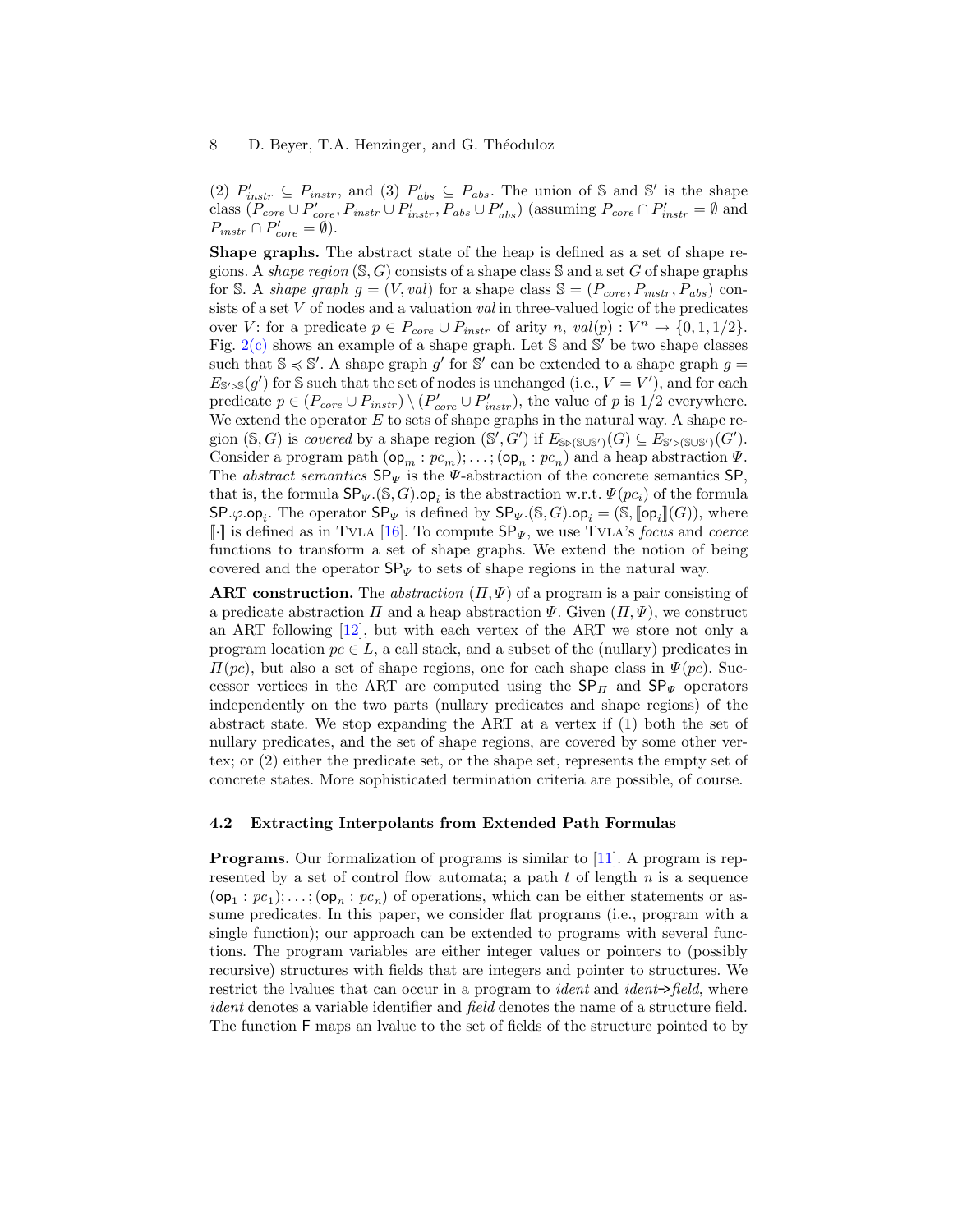the lvalue if the lvalue has a pointer type, and to the empty set if the lvalue has an integer type. The operations within a program are limited to the ones listed in the first column of Fig. [5.](#page-9-0) The expressions that can occur in statements are side-effect free C expressions of linear arithmetic, without pointer dereferences.

Extended path formulas. The technique for building PFs from [\[11\]](#page-15-9) cannot be reused directly, because it does not refer to recursive data structures. However, since the number of memory cells possibly involved in a PF is bounded, we can produce a finite, sound formula called extended PF (EPF). The address of each heap cell that is accessed on a path must have been previously assigned to a pointer variable (because we consider a restricted set of possible lvalues). To refer to these addresses in the EPF, we use SSA-like renamed lvalues. An *lvalue constant* is either  $\langle ident, l \rangle$  (a variable constant), or  $\langle ident, l \rangle \rightarrow field, l' \rangle$ with position labels  $l, l' \in [0..n]$  and  $l' \geq l$ . An annotated lvalue is either ident, or  $\langle ident, l \rangle \rightarrow field$ . The labels l and l' identify the positions on the path where the annotated values may have been modified. An annotated-lvalue map  $\theta$  is a function from annotated lvalues to labels. The *lvalue-renaming function* sub. $\theta v$ is defined by  $\textsf{sub.}\theta.s = \langle s, \theta(s) \rangle$  and  $\textsf{sub.}\theta(s\rightarrow f) = \langle (\textsf{sub.}\theta.s)\rightarrow f, \theta((\textsf{sub.}\theta.s)\rightarrow f) \rangle$ , where  $s$  is a variable and  $f$  is a field.

To simplify the EPF using alias information, the function may maps a label and an lvalue constant to the set of variable constants that may have the same value (i.e.,  $\langle s, l_s \rangle \in \text{may}.l.c$  if, after the l-th operation of the path, the value of c may be equal to the value of  $s_1$  after the  $l_1$ -th operation of the path). The function may is not essential: it is used only to reduce the size of the EPF by taking into account information that two pointers are guaranteed not to be equal.

The function FineCon maps a pair  $(\theta, \Gamma)$  consisting of an annotated-lvalue map  $\theta$  and a constraint map  $\Gamma$  from position labels to first-order logic formulas over lyalue constants, and an operation  $\mathsf{op}_i$ , to a pair  $(\theta', \Gamma')$  consisting of a new annotated-lvalue map and a new constraint map. On the given path, we compute recursively the result of FineCon by computing  $(\theta_l, \Gamma_l) = \mathsf{FineCon}.(\theta_{l-1}, \Gamma_{l-1}).\mathsf{op}_l$ , where l is the position label of  $op_l$  on the path. The map  $\theta_0$  is the constant function 0, and  $\Gamma_0$  is the constant function  $\emptyset$ . The map  $\theta_l$  differs from  $\theta_{l-1}$  only on the annotated lvalues that may be modified by  $op_l$ , which are mapped to l by  $\theta_l$ . The map  $\Gamma_l$  results from extending  $\Gamma_{l-1}$  by mapping l to the constraint derived from  $op_l$ . We derive constraints from operations similarly to [\[11\]](#page-15-9). An extension is necessary for assignments to pointers: we cannot 'unroll' a recursive data structure and refer to all reachable memory cells, because this would yield an infinite formula. Additionally, we need to add aliasing constraints when several lvalue constants may point to the same memory cell. The formal definition of the function FineCon is given in Fig. [5.](#page-9-0) The EPF of the path is obtained by taking the conjunction of all formulas in the final constraint map. The EPF is unsatisfiable iff the path is SP-infeasible.

The definition of FineCon uses the following two functions. The function eqvar returns a constraint that expresses the equality of two variables by considering their fields (if any):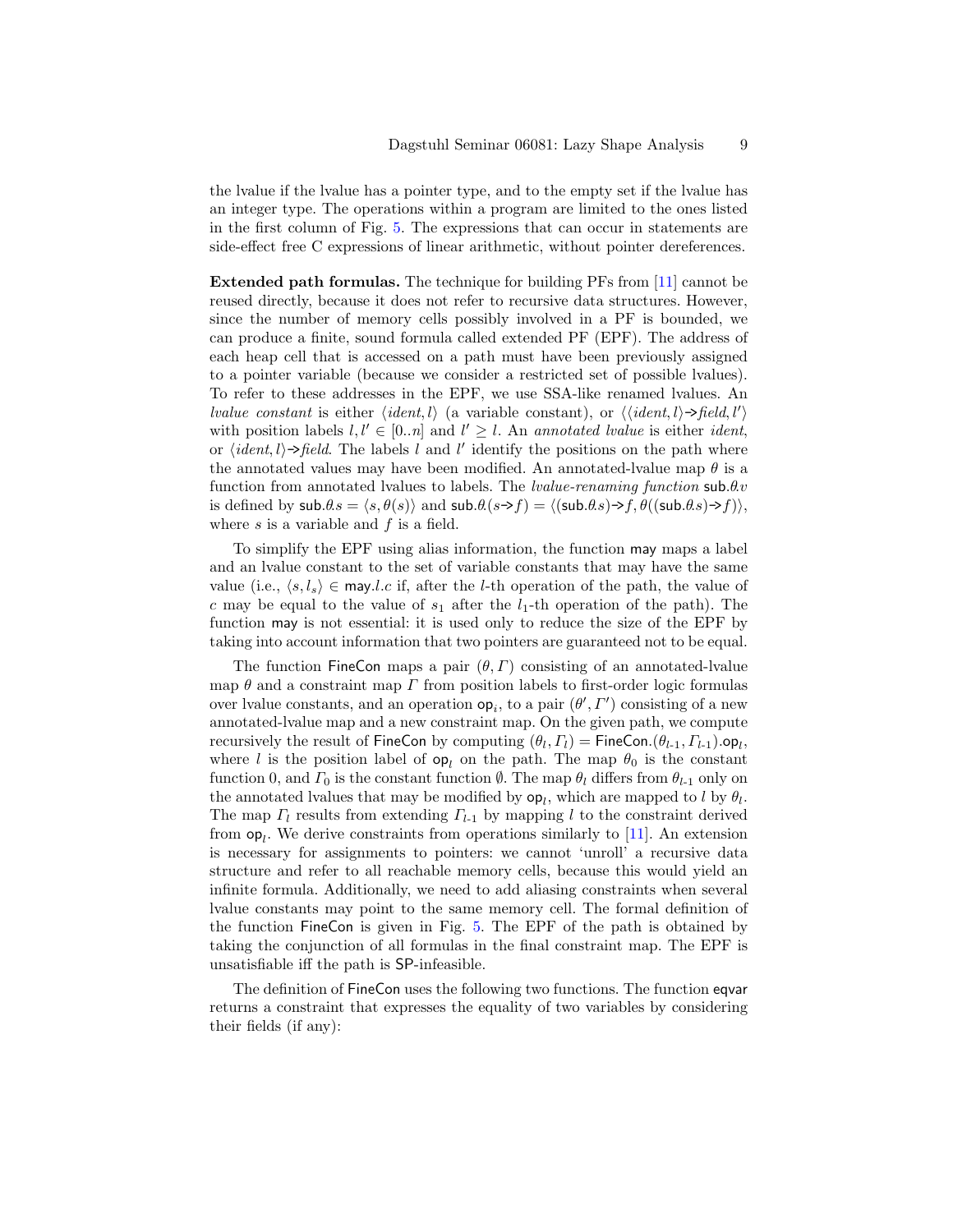| $Op.$ op <sub>l</sub> | New map $\theta'$ and Alloc'                                                                                                                                                                                                                                                                                                                                                             | Constraint $\Gamma'(l)$                                                                                                                                                                                                                                                                                                                                                                                                                                                                                                                                                                                                                                                                                                                                                               |  |
|-----------------------|------------------------------------------------------------------------------------------------------------------------------------------------------------------------------------------------------------------------------------------------------------------------------------------------------------------------------------------------------------------------------------------|---------------------------------------------------------------------------------------------------------------------------------------------------------------------------------------------------------------------------------------------------------------------------------------------------------------------------------------------------------------------------------------------------------------------------------------------------------------------------------------------------------------------------------------------------------------------------------------------------------------------------------------------------------------------------------------------------------------------------------------------------------------------------------------|--|
| $s = e$               | $\theta'(s) = l$                                                                                                                                                                                                                                                                                                                                                                         | $sub.\theta's = sub.\theta.e$                                                                                                                                                                                                                                                                                                                                                                                                                                                                                                                                                                                                                                                                                                                                                         |  |
| $s_1 = s_2$           | $\theta'(s_1)=l$<br>$\forall f \in \mathsf{F}(s_1) : \theta'(\langle s_1, l \rangle \rightarrow f) = l$                                                                                                                                                                                                                                                                                  | eqvar. $(s_1, \theta')$ . $(s_2, \theta)$                                                                                                                                                                                                                                                                                                                                                                                                                                                                                                                                                                                                                                                                                                                                             |  |
|                       | $s_1 = s_2 \rightarrow f \begin{cases} \theta'(s_1) = l \\ \forall f \in F(s_1) : \theta'(s_1, l) \rightarrow f) = l \end{cases}$                                                                                                                                                                                                                                                        | $sub.\theta'.s_1 = sub.\theta.(s_2 \rightarrow f)$<br>$\begin{array}{ccc} \wedge & \bigwedge & \left( \textsf{sub.}\theta.(s_2 \rightarrow f) = c \\ \Rightarrow & \textsf{equar.}(s_1, \theta').(c, \theta) \end{array} \right)$<br>$c \in \text{may.} (l-1)$<br>$.(sub.\theta.(s_2 \rightarrow f))$                                                                                                                                                                                                                                                                                                                                                                                                                                                                                 |  |
|                       | $ \theta'(s_1, \theta(s_1)) \rightarrow f  = l$<br>$\forall c \in \text{may.}(l-1). \langle \langle s_1, \theta(s_1) \rangle \rightarrow f, l \rangle$ :<br>$s_1 \rightarrow f = s_2 \vert \quad \forall f \in \mathsf{F}(c) : \theta'(\langle c, l \rangle \rightarrow f) = l$<br>$\forall c \in \text{may.}(l-1). \langle s_1, \theta(s_1) \rangle :$<br>$\theta'(c\rightarrow f) = l$ | $\mathsf{sub.}\theta'(s_1 \rightarrow f) = \mathsf{sub.}\theta.s_2$<br>$\left \wedge \bigwedge_{c \in \mathsf{may}.(l\text{-}1)} \left(\begin{matrix}\mathsf{ite}.(c=\mathsf{sub}.\theta'.(s_1\text{-}\mathsf{y}f))\\.(\mathsf{equiv}.(c,\theta').(s_2,\theta))\\.(\mathsf{equiv}.(c,\theta').(c,\theta))\end{matrix}\right)\right $<br>$(sub.\theta'(s_1 \rightarrow f))$<br>$\left \wedge \bigwedge_{c \in \mathsf{max}.(l-1)} \hspace{-1mm} \begin{pmatrix}\hspace{-0.2cm} \text{ite.} (c = \mathsf{sub}. \theta'.s_1)\\ \hspace{-0.2cm} \text{(sub.} \theta'.(c \!\!\rightarrow\!\! f) = \mathsf{sub}. \theta.s_2)\\ \hspace{-0.2cm} \text{(sub.} \theta'.(c \!\!\rightarrow\!\! f) = \mathsf{sub}. \theta(c \!\!\rightarrow\!\! f)) \end{pmatrix}\right $<br>$(sub.\theta'.s_1)$ |  |
|                       | $\theta'(s) = l$<br>$s = alloc()$ $\forall f \in F(s) : \theta'(\langle s, l \rangle \rightarrow f) = l$<br>$\mathsf{Alloc}' = \mathsf{Alloc} \cup \{\langle s,l\rangle\}$                                                                                                                                                                                                               | $\bigwedge (\langle s,l \rangle \neq a)$<br>$a \in$ Alloc                                                                                                                                                                                                                                                                                                                                                                                                                                                                                                                                                                                                                                                                                                                             |  |
| assume(p)             |                                                                                                                                                                                                                                                                                                                                                                                          | $\mathsf{clos}^*. \theta.\mathit{true}.p$                                                                                                                                                                                                                                                                                                                                                                                                                                                                                                                                                                                                                                                                                                                                             |  |

<span id="page-9-0"></span>**Fig. 5.** Definition of FineCon for each operation:  $(\theta', \Gamma') =$  FineCon. $(\theta, \Gamma)$ .l.op<sub>l</sub>

$$
\mathsf{equar.}(s_1,\theta_1).(s_2,\theta_2) \ = \ (\mathsf{sub}.\theta_1.s_1 = \mathsf{sub}.\theta_2.s_2) \\ \land \ \bigwedge_{f \in \mathsf{F}(s_1)} (\mathsf{sub}.\theta_1.(s_1{\Rightarrow} f) = \mathsf{sub}.\theta_2(s_2{\Rightarrow} f))
$$

The function  $\cos^* \theta \cdot \theta \cdot p$  returns, given an assume predicate p, the predicate that results from replacing all equalities  $x_1 = x_2$  occurring positively (or negatively, depending on the value of the boolean value b) by eqvar. $(x_1, \theta)$ . $(x_2, \theta)$ :

$$
\begin{array}{ll}\n\mathsf{clos*}.\theta.b.p = \\
\begin{cases}\n(\mathsf{clos*}.\theta.b.p_1) & \mathsf{op} \ (\mathsf{clos*}.\theta.b.p_1) \ \mathsf{if} \ p \equiv (p_1 \ \mathsf{op} \ p_2) \\
\lnot(\mathsf{clos*}.\theta.\neg b.p_1) & \text{if} \ p \equiv (\neg p_1) \\
\mathsf{equa}r.(x_1,\theta).(x_2,\theta) & \text{if} \ p \equiv (x_1 = x_2) \ \text{and} \ b \equiv \mathit{true} \\
\mathsf{sub}.\theta.p & \text{otherwise}\n\end{cases}\n\end{array}
$$

Interpolation. We compute the interpolants using the algorithm Extract from [\[11\]](#page-15-9). We parametrize the algorithm either with the function Con [\[11\]](#page-15-9) for PFs (written *Extract* [Con]), or with the new function FineCon for EPFs (written  $Extract[FinCon])$ . The algorithm  $Extract$  takes as input a program path t and returns a function  $\overline{II}$  from position labels (i.e., locations on the path) to sets of nullary predicates. In [\[11\]](#page-15-9) it was shown that, for a weaker programming language (without recursive data structures), the path  $t$  is  $SP$ -infeasible iff  $t$  is  $\mathsf{SP}_{\hat{\Pi}}$ -infeasible for  $\hat{\Pi} = Extract[\text{Con}](t)$ . We can prove the analogous statement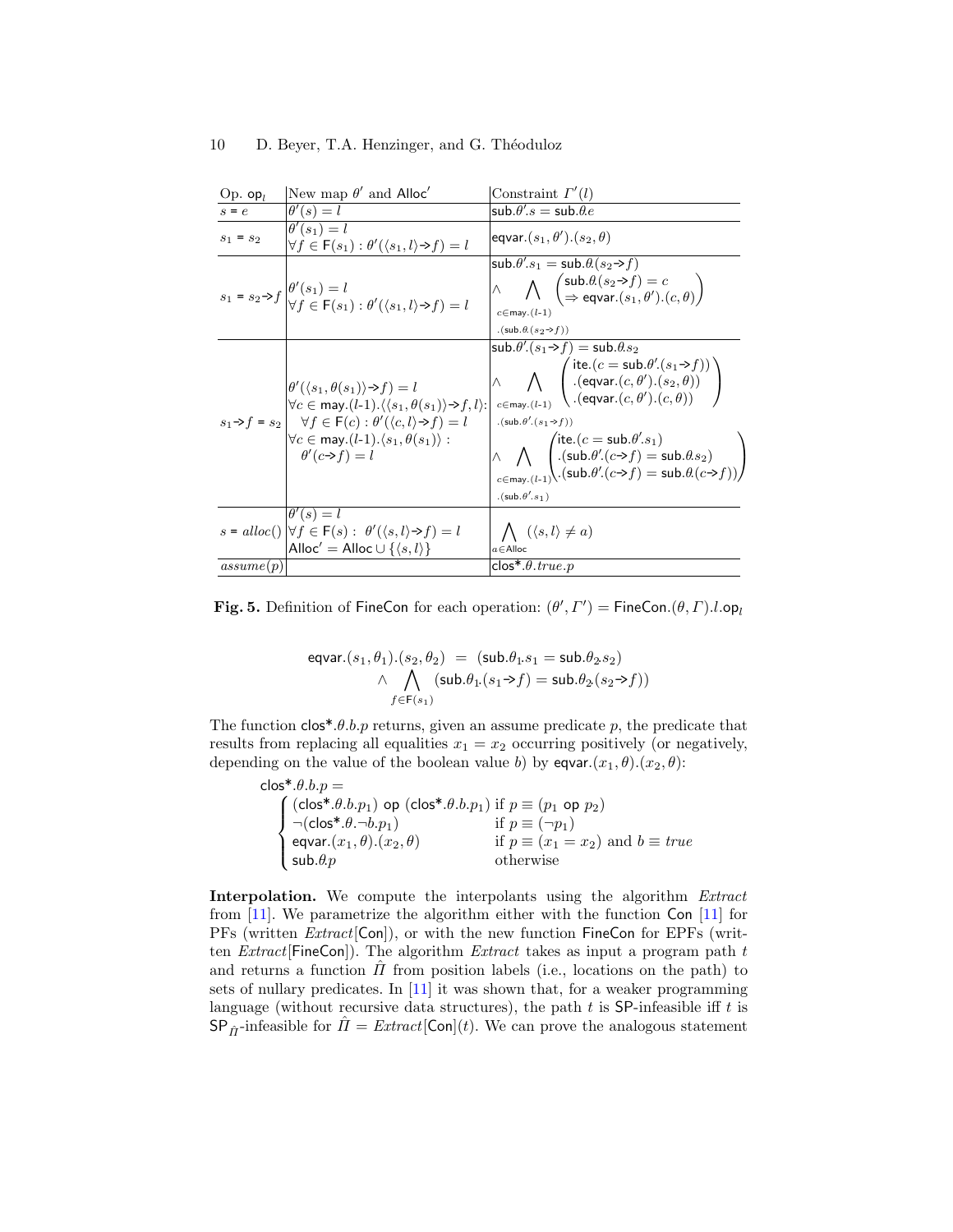for our richer programming language: the path t is SP-infeasible iff t is  $SP_{\hat{\pi}}$ infeasible for  $\hat{\Pi} = Extract[\text{FineCon}](t)$  [\[3\]](#page-15-11). Therefore, our method is sound, that is, we do not report safety when a bug exists.

#### 4.3 Shape-Class Refinement Based on Interpolants

Our refinement procedure first tries to refine the predicate abstraction, by locally adding to the predicate abstraction nullary predicates from the interpolants. If the algorithm does not find new predicates to refine the predicate abstraction, then it tries to refine the heap abstraction, by locally refining the shape classes. In order to specify heap abstractions, we introduce the following data structures.

Tracking definitions and shape-class generators. A tracking definition represents the pointers and field predicates that we track for analyzing the heap. A tracking definition  $D = (T, T_s, \Phi)$  consists of (1) a set T of tracked pointers, which is the set of variables that may be pointing to some node in a shape graph; (2) a set  $T_s \subseteq T$  of *separating pointers*, which is the set of variables for which we want the corresponding predicates (e.g., points-to, reachability) to be abstraction predicates; and (3) a set  $\Phi$  of field assertions. A tracking definition  $D = (T, T_s, \Phi)$ *refines* a tracking definition  $D' = (T', T'_s, \Phi')$ , if  $T' \subseteq T$ ,  $T'_s \subseteq T_s$  and  $\Phi' \subseteq \Phi$ . We denote the set of all tracking definitions by D.

A shape-class generator (SCG) is a function  $m: \mathcal{D} \to \mathcal{S}$  that takes as input a tracking definition and returns a shape class, which consists of core predicates, instrumentation predicates, and abstraction predicates. The tracking definition provides information about which pointers and which field predicates need to be tracked by the program analysis; it is the SCG that determines which predicates are actually added to the shape class. Useful SCGs produce at least the summary predicate  $sm$ , a points-to predicate  $pt_x$  for each pointer  $x \in T$  in the tracking definition, and a field predicate  $fd_{\phi}$  for each field assertion  $\phi \in \Phi$  in the tracking definition. While the pointers and field assertions in the tracking definition are discovered by interpolation (see below), predicates other than  $sm, pt$ , and fd predicates need to be added by defining appropriate  $SCGs$ <sup>[1](#page-10-0)</sup> An SCG m *refines* an SCG m' if  $m(D) \preccurlyeq m'(D)$  for all tracking definitions D. We require that the set of SCGs contains at least the greatest element  $m_0$ , which is a constant function that generates for each tracking definition the shape class  $(\emptyset, \emptyset, \emptyset)$ . Furthermore, we require each SCG to be monotonic: given an SCG  $m$  and two tracking definitions D and D', if  $D \preccurlyeq D'$ , then  $m(D) \preccurlyeq m(D')$ .

A shape type  $\mathbb{T} = (\sigma, m, D)$  consists of a C structure type  $\sigma$ , an SCG m, and a tracking definition  $D$ . For example, consider the C type struct node {int data; struct node \*next;}; and the tracking definition  $D =$  $({p,q}, {p}, {data = 0})$ . To form a shape type for a singly-linked list, we can choose an SCG that takes a tracking definition  $D = (T, T_s, \Phi)$  and produces a shape class  $\mathcal{S} = (P_{core}, P_{instr}, P_{abs})$  with the following components: the set  $P_{core}$ of core predicates contains the default unary predicate sm for distinguishing

<span id="page-10-0"></span> $1$  BLAST uses a predefined set of SCGs, to limit the space of shape classes our algorithm considers. Technically, in BLAST each SCG is given as a code module.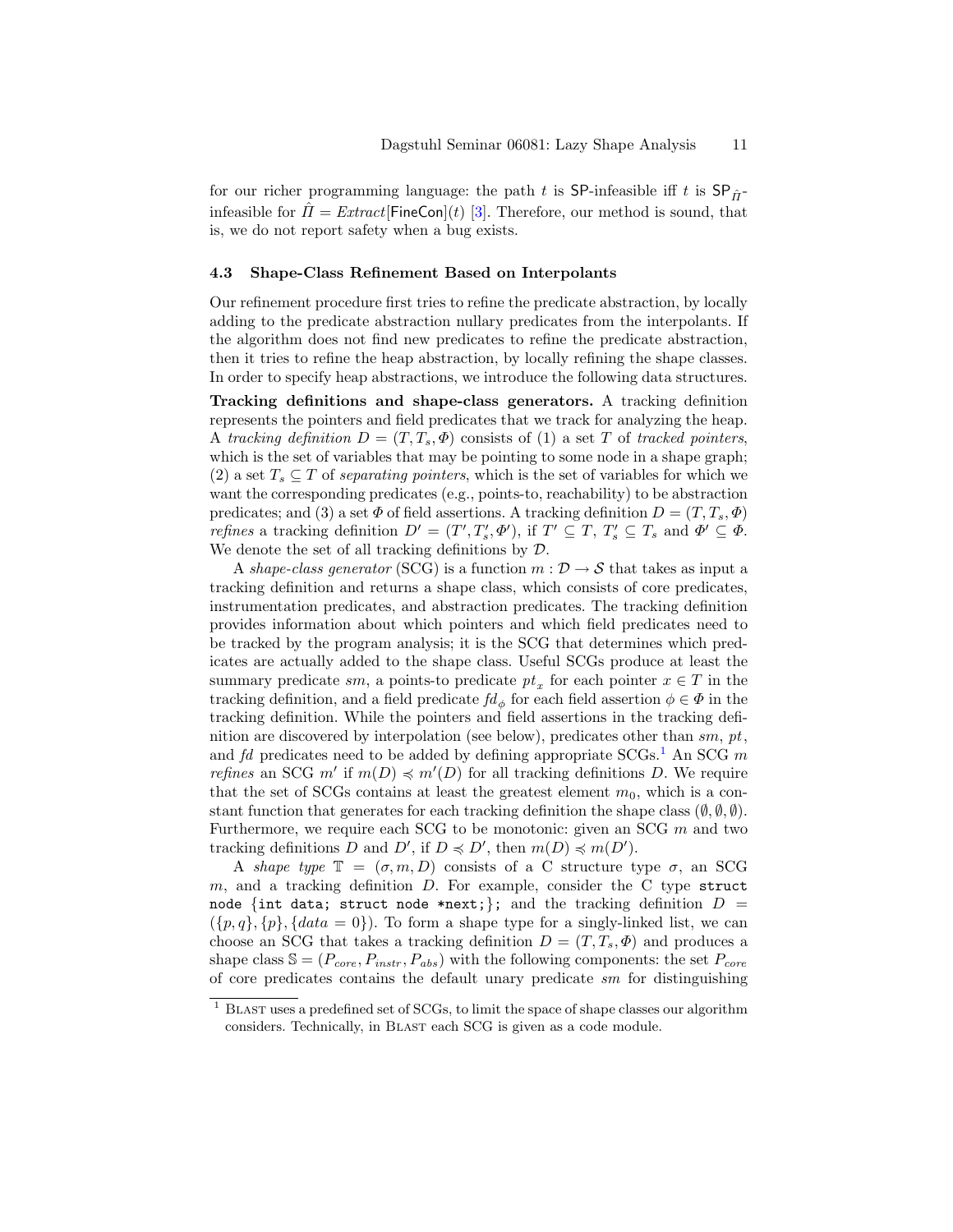summary nodes, a binary predicate *next* for representing links between nodes in the list, for each variable in  $T$  a unary points-to predicate, and a unary field predicate for each assertion in  $\Phi$ . The set  $P_{instr}$  of instrumentation predicates contains for each variable in  $T$  a reachability predicate. The set  $P_{abs}$  of abstraction predicates contains all core and instrumentation predicates about separating pointers from  $T_s$ . More precise shape types for singly-linked lists can be defined by providing a generator that adds more instrumentation predicates.

A heap-abstraction specification is a function  $\hat{\Psi}$  that assigns to each program location a set of shape types. The specification  $\hat{\Psi}$  defines a heap abstraction in the following way: a pair  $(l, \{T_1, \ldots, T_k\}) \in \hat{\Psi}$  yields a pair  $(l, \{S_1, \ldots, S_k\}) \in \Psi$ with  $\mathbb{S}_i = \mathbb{T}_i \cdot m(\mathbb{T}_i)$  for all  $1 \leq i \leq k$ . Technically we do not store the heap abstraction  $\Psi$  in our system, but only its specification  $\Psi$ . Whenever a shape class is needed, the algorithm looks it up by applying the current shape type's SCG to the shape type's tracking definition. The tracking definition contains information about which pointers and field assertions to track on a syntactic level. Since SCGs are monotonic, shape types can be refined in two different ways: either we refine the shape type's tracking definition, or we refine the shape type's SCG. In both cases, the produced shape class is guaranteed to be finer.

Refinement algorithm. In the abstract-check-refine loop, predicate abstraction starts with empty set of predicates, and heap abstraction starts with empty shape classes at all program locations. The input to the refinement algorithm is a path t to an error location, which is feasible under the current abstraction  $(\Pi, \Psi)$ (i.e.,  $t$  is contained in the current ART). Following [\[11\]](#page-15-9), the algorithm first checks the PF of  $t$  for satisfiability. If the PF is unsatisfiable, then the predicate abstraction  $\Pi$  is refined by adding interpolants from  $Extract[Con](t)$  to the locations on the path  $t$ . Otherwise, we check the EPF of  $t$  for satisfiability. If the EPF is satisfiable, then we report a program bug. Otherwise, we compute new interpolants using  $Extract[Fin\text{Con}](t)$ , and consider each location pc on the path t separately. We either refine the tracking definition of  $pc$  in Step 1, or the SCG of  $pc$  in Step 2. The algorithm always tries Step 1 first, and only if neither new pointers nor new field assertions are discovered from the corresponding interpolant, it tries Step 2. This interpolation-based analysis identifies the program locations that require more precision to remove the error path from the ART, and we refine the heap abstraction only for those locations.

Step 1: [refine the tracking definition of a location] For every pointer variable p that occurs in the interpolant (e.g.,  $p\rightarrow h=3$ ), if it matches the C type of the shape type, then we refine the tracking definition of the shape type as follows. We add **p** to the set of tracked pointers and to the set of separating pointers, and we close the set of tracked pointers under aliasing, by adding also all pointer variables that may be pointing to the newly tracked data structure. Thus the quality of the refinement depends on the quality of the available may-alias information: imprecise information may cause some  $pt$  predicates to be added unnecessarily.<sup>[2](#page-11-0)</sup> Moreover, if the pointer p is dereferenced in the interpolant, then we add the

<span id="page-11-0"></span> $2$  BLAST currently uses a flow-insensitive may-alias algorithm in which all cells allocated at the same site are represented by one abstract cell.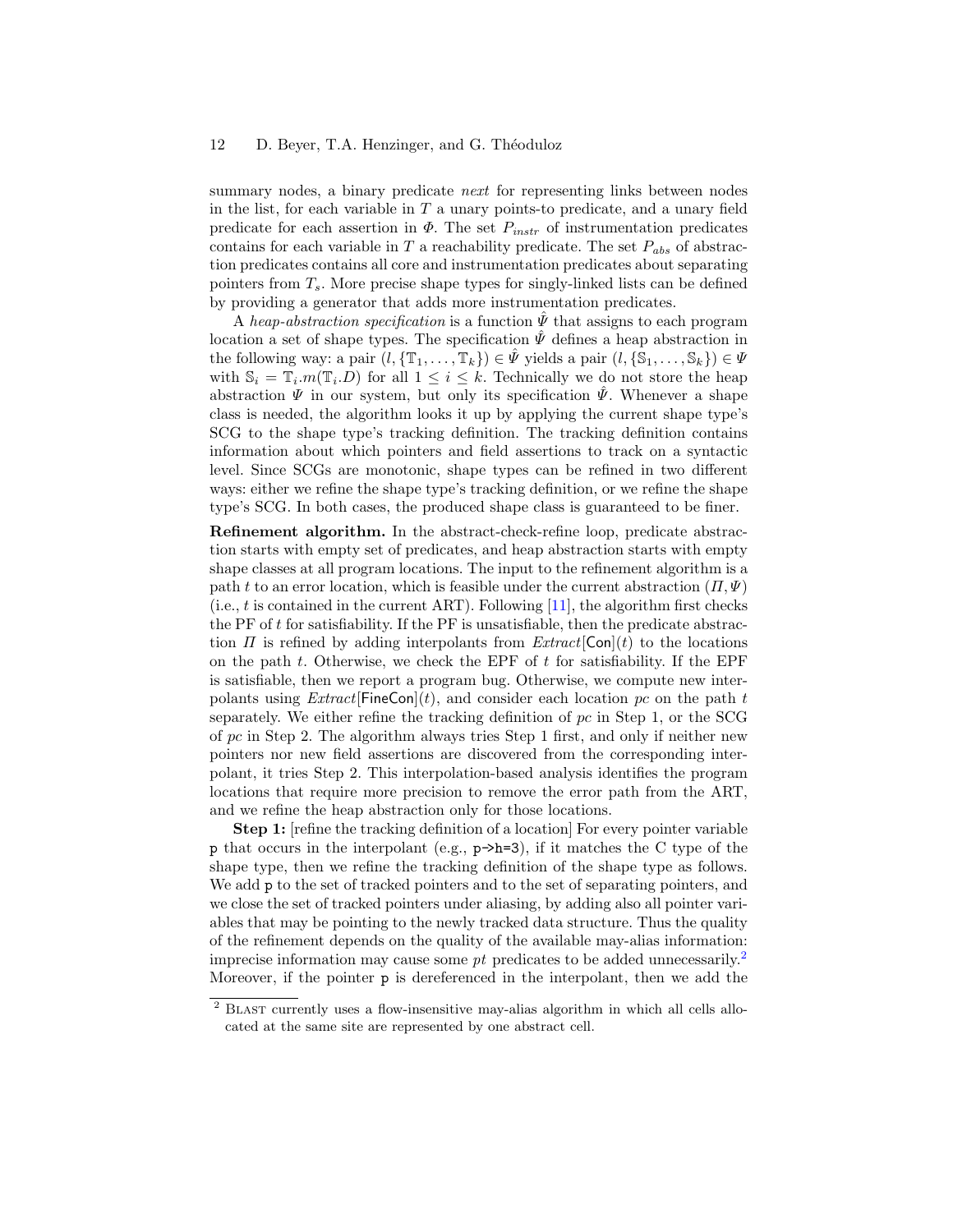Algorithm 1  $AbstractionRefinement(t, (II, \Psi), M)$ 

**Input:** a program path  $t = (op_1 : pc_1); \ldots; (op_n : pc_n)$ , an abstraction  $(\Pi, \Psi)$ , a set M of shape-class generators **Output:** an abstraction  $(\Pi', \Psi')$ **Variables:** a predicate abstraction  $\hat{\Pi}$  $\Pi' := \Pi; \quad \Psi' := \Psi;$  $(\cdot, \Gamma) := \text{Con.}(\theta_0, \Gamma_0).t;$  // Non-extended constraints. if  $\bigwedge_{1\leq i\leq n}\Gamma. i\vdash \mathit{false}$  then  $\Pi' := \Pi \sqcup Extract[Con](t);$ else  $(\cdot, \Gamma) := \mathsf{FineCon}.(\theta_0, \Gamma_0).t; \quad //$  Extended constraints. if  $\bigwedge_{1\leq i\leq n}\Gamma. i\vdash\mathit{false}$  then  $\Pi := Extract[FineCon](t);$ for  $i := 1$  to n do let  $\Psi.i = (\sigma, m, D)$  and  $\Psi'.i = (\sigma', m', D');$ for each atom  $\phi \in \hat{\Pi} \cdot i$  do if pointer p occurs in  $\phi$ , and type(p) matches  $\sigma'$  then  $D'.T := D'.T \cup \{p\} \cup \text{alias}(p);$  $D'.T_s := D'.T_s \cup \{p\};$ if pointer p is dereferenced in  $\phi$  then construct the field assertion  $\phi'$  corresponding to  $\phi$ ;  $D'.P := D'.P \cup \{\phi'\};$ if  $D = D'$  then let M be the set of coarsest generators  $\hat{m} \in M$  such that  $\hat{m} \neq m$ ,  $\hat{m} \preccurlyeq m$ ; if  $M = \emptyset$  then throw exception "No refinement found"; else choose  $\hat{m} \in \hat{M}$ ;  $m' := \hat{m}$ ; else print "Bug found."; stop; return  $(\Pi', \Psi')$ 

corresponding field assertion (e.g.,  $h=3$ ) to the set of tracked field assertions. The same SCG now produces a finer shape class for the refined tracking definition.

Step 2: [refine the SCG of a location] The choice of a finer SCG from the predefined set of SCGs is guided by a refinement relation over the SCGs, which can be used to encode various heuristics that analyze the abstract error path. The finer SCG produces for the same tracking definition a finer shape class, by adding new core, instrumentation, and/or abstraction predicates (e.g., sharing, reachability, cyclicity). If such a finer SCG cannot be found, due to the limitation to a predefined set of SCGs, then the algorithm reports that refinement has not succeeded and terminates. The predefined set of SCGs can be extended in a very flexible way to arbitrary data structures by developers of the model checker, and by experienced users. Given an infeasible program path  $t$  and a finite set  $M$  of SCGs, it can be proved that the iterative application of the refinement algorithm eventually produces an abstraction  $(\Pi', \Psi')$  that is able to remove t from the ART, provided that M contains an appropriate SCG [\[3\]](#page-15-11). Completeness, in this sense, hinges on the use of a sufficiently rich set of SCGs.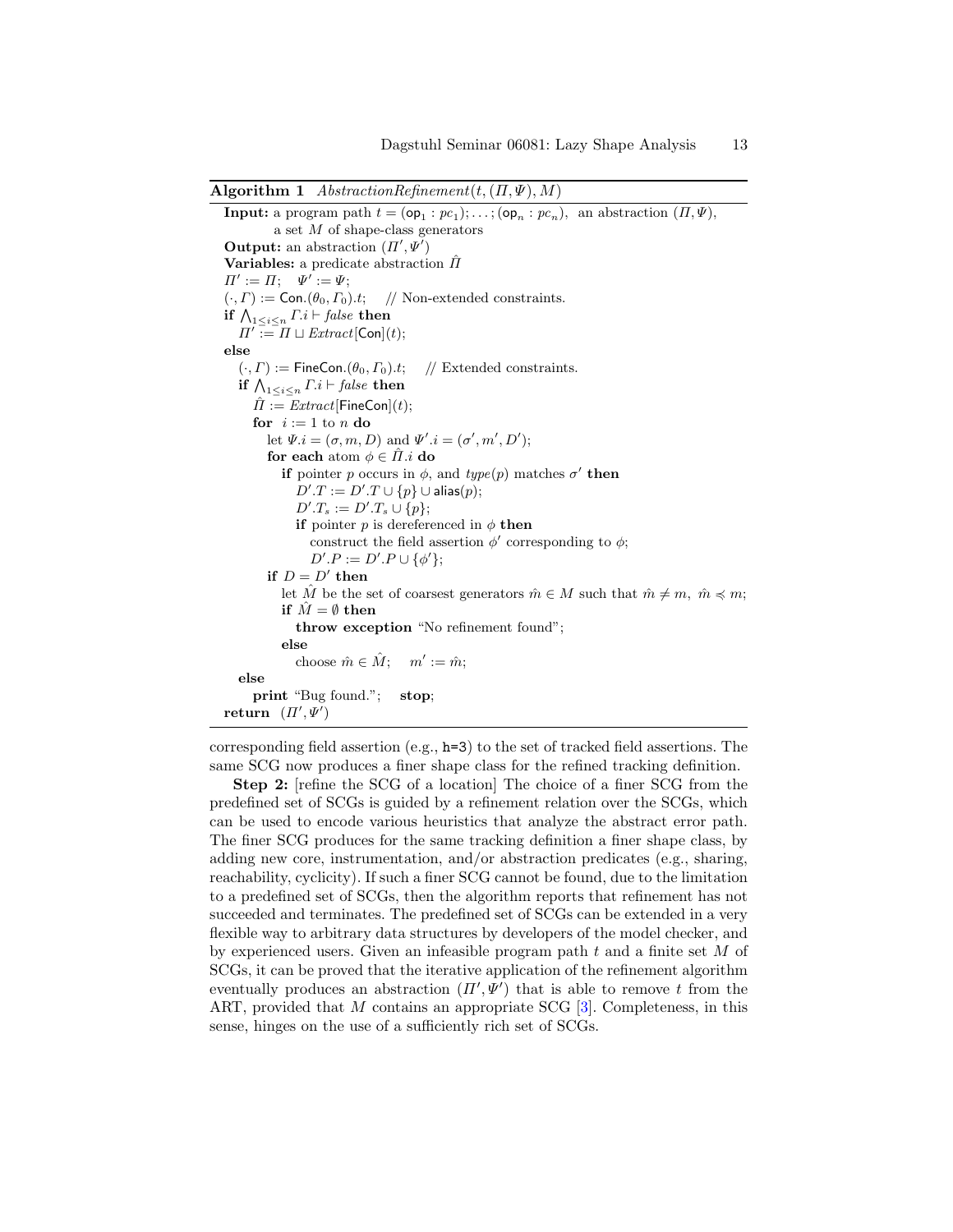## 5 Evaluation

Implementation. The algorithm presented in this paper is implemented in Blast 3.0, which integrates Tvla for shape transformations and the foci library [\[18\]](#page-15-8) of Blast 2.0 for predicate interpolation. Blast's abstract states, which were triples consisting of program counter, call stack, and (nullary) predicate set, are extended by a set of shape regions, one for each tracked shape class. Tvla (written in Java) is integrated into Blast (written in OCaml) as a particular implementation of a shape-analysis module and can be replaced by other shape-analysis tools. We use a simple home-brewed may-alias analysis, but this module can also be changed.

Examples. We evaluated our method on six example C programs that manipulate list data structures containing integers as data elements. The programs simple and simple backw both create a list of an arbitrary number of 1s and traverse it to check that every element is a 1. The difference between the two is the order in which the nodes are created.

The program list creates a list that begins with an arbitrary number of 1s, proceeds with an arbitrary number of 2s, and ends with a 3. Then, the list is traversed to check that the numbers occur in the correct order. The program list flag builds a list that begins either with 1s or 2s depending on a flag, and ends with a 3, then the lists are traversed checking that the expected numbers are found. To prove safety, this example (and the following two) requires to track simultaneously a boolean predicate  $(flag = 0)$  and shape graphs.

The program alternating is similar to list except that the list begins with alternating 1s and 2s, and ends with a 3. The program splice builds the same list as alternating. Then, the list is split into two different lists: the first list contains the nodes at odd positions and the second list contains nodes at even positions of the original list, without the last 3. Each new list is then traversed checking that it contains only the same number.

Table [1](#page-13-0) reports the results of our experiments. None of the programs was successfully verified by BLAST's predicate abstraction without shape analysis (only nullary predicates): the system is not able to prove the program safe; rather it reports a false positive (column four in the table). Three examples can be proved safe by pure shape-based heap analysis (without nullary predicates for tracking control flow, and with tracking maximal shape information everywhere),

| Program      |    |    |                   | CFA nodes LOC Pure pred. abstr. Pure heap analysis | PA & SA                    |
|--------------|----|----|-------------------|----------------------------------------------------|----------------------------|
| simple       | 26 | 44 | FP $0.16$ s $(0)$ | $0.48$ s                                           | $0.51$ s $(1)$             |
| simple_backw | 19 | 39 | FP $0.36$ s $(4)$ | $0.43$ s                                           | $0.58$ s $(5)$             |
| list         | 34 | 54 | FP $0.15 s(0)$    | $3.74\;$ s                                         | $4.63$ s $(3)$             |
| list_flag    | 35 | 62 | FP $0.15 s(0)$    |                                                    | FP $0.26$ s $1.18$ s $(4)$ |
| alternating  | 30 | 58 | FP $0.20 s(1)$    |                                                    | FP $0.26$ s $1.77$ s $(5)$ |
| splice       | 42 | 84 | FP $0.68$ s $(3)$ | $FP$ 0.66 s                                        | 6.10 s $(7)$               |

<span id="page-13-0"></span>Table 1. Time for verifying singly-linked list manipulation programs in seconds on a 3 GHz Intel Xeon processor (CFA = control flow automaton,  $LOC = lines$  of code,  $FP = false$  positive, the number of refinement steps is given in parenthesis)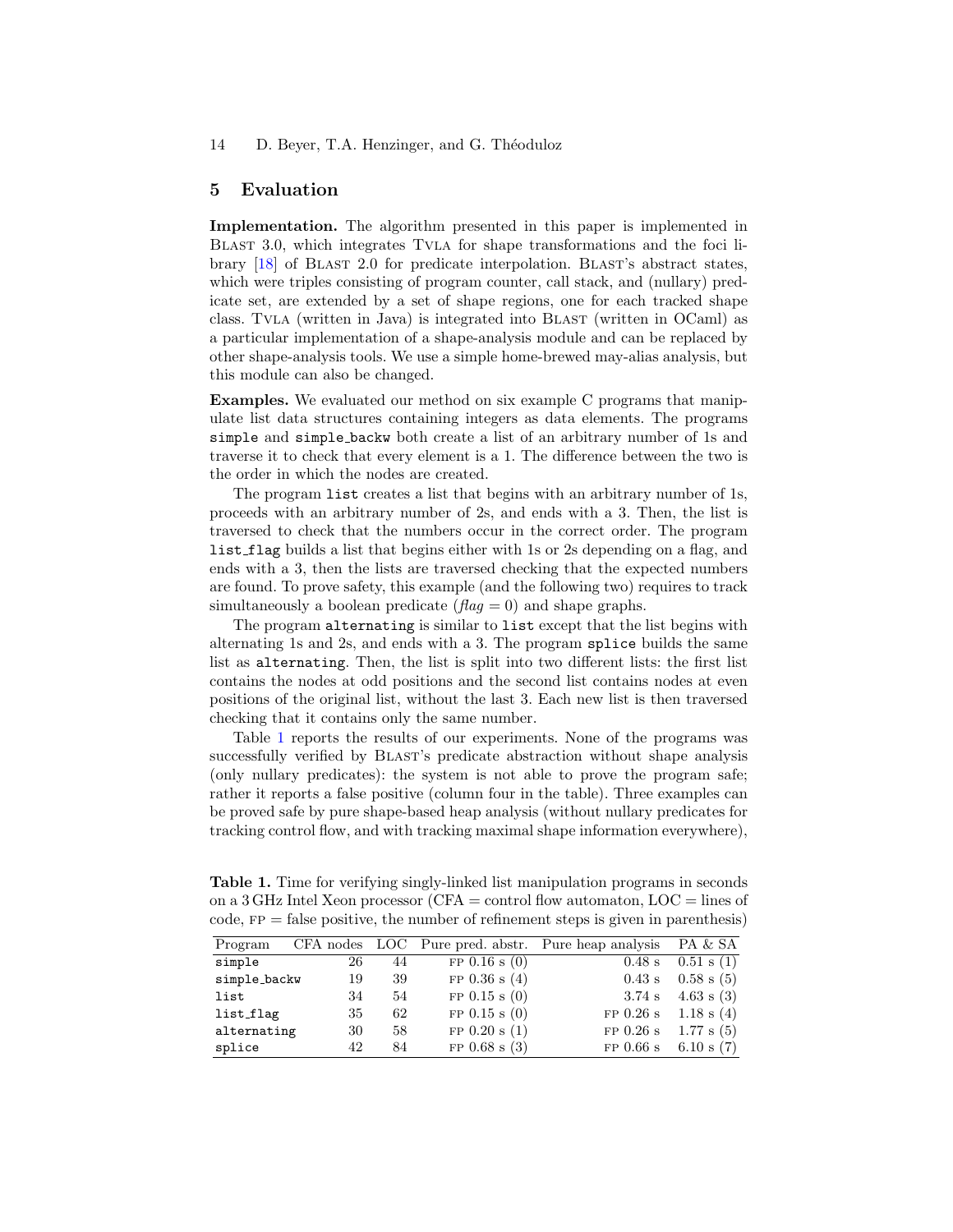but for the other three it fails due to missing control-flow sensitivity (column five). The model checker BLAST with *lazy shape analysis* discovers automatically all necessary predicates to prove each of the example programs safe (last column). Our examples can also be proved by TVLA, giving as input the abstraction that our system constructs automatically.

The experiments of the first three programs show that the overhead for the automatic discovery of relevant points-to and field predicates in BLAST with integrated shape analysis does not significantly increase the run-time of the analysis, compared to shape analysis when given the final abstraction (without taking advantage of the laziness). In contrast, for the other three programs for which the combination of shape analysis and predicate refinement is really necessary, the reported run-time is much higher, because the other analyses are fast in finding a false positive. Not surprisingly, the run-times for list and splice are higher than the others, because the shape analysis they require is more involved.

Since our system uses different abstractions at different program locations, while TVLA performs a global analysis, there are examples on which our system significantly outperforms TVLA. Also, BLAST uses more efficient data structures (BDDs) for updating the nullary-predicate part of the abstract state. Further experiments are needed to precisely quantify the trade-off between the extra costs caused by the abstraction refinement loop of BLAST versus the global analysis of Tvla.

The results of our experiments (including the C source code of our examples, the error paths, and analysis log files), as well as a pre-compiled binary of Blast 3.0, are available on the supplementary web page for this paper (search the web for the string "Lazy-Shape-Analysis-Supplementary-Material").

# 6 Related Work

Shape analysis based on three-valued logic is a framework that supports a family of abstractions [\[19](#page-15-6)[,16,](#page-15-10)[15\]](#page-15-12), and from that standpoint, the predicate-abstraction component of our system simply contributes a set of nullary predicates to the shape-abstraction component. Thus our algorithm can be seen as generalizing (1) interpolation-based predicate discovery from nullary predicates to unary points-to and field predicates, and (2) lazy abstraction refinement from predicate abstractions to heap abstractions. We treat field predicates as core predicates, in contrast to [\[9\]](#page-15-13), where abstractions of the data-structure contents are treated as instrumentation predicates. By relying on a given, fixed set of SCGs, we are still far from a completely automatic lazy implementation of shape analysis, which would require also the automatic discovery of more general instrumentation predicates. However, there are inherent limitations on what first-order theorem provers can deduce about three-valued abstractions that use transitiveclosure predicates such as reachability [\[20\]](#page-15-14). Instead, one could use learning-based techniques from [\[17\]](#page-15-15), which generate new instrumentation predicates that are not just boolean combinations of previously used predicates. These could be used in our system to dynamically add new SCGs.